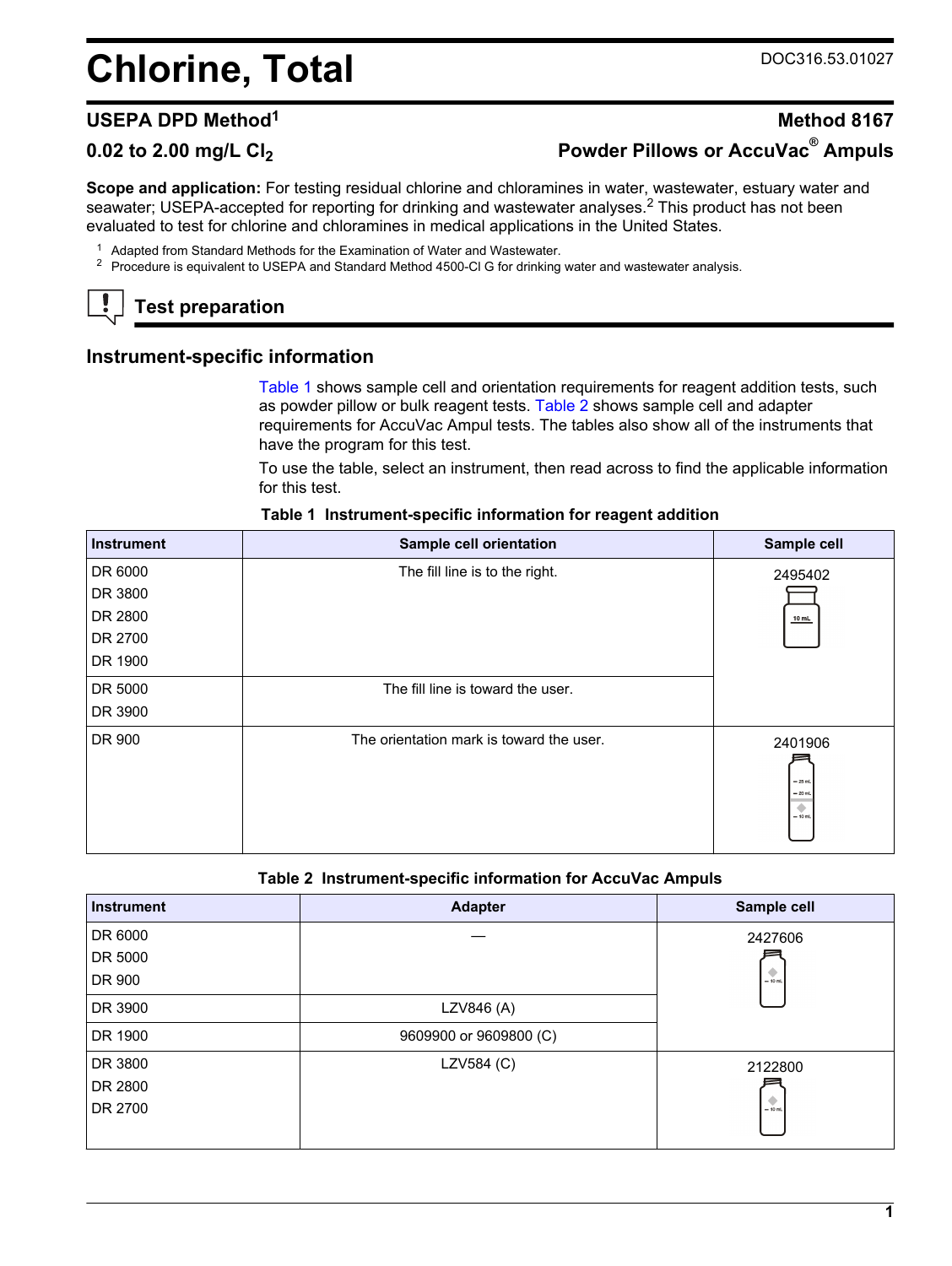#### **Before starting**

Analyze the samples immediately. The samples cannot be preserved for later analysis.

Install the instrument cap on the DR 900 cell holder before ZERO or READ is pushed.

If the test result is over-range, or if the sample temporarily turns yellow after the reagent addition, dilute the sample with a known volume of high quality, chlorine demand-free water and do the test again. Some loss of chlorine may occur due to the dilution. Multiply the result by the dilution factor. Additional methods are available to measure chlorine without dilution.

For chloramination disinfection control, use one of the available Chloramine (Mono) methods.

For the best results, measure the reagent blank value for each new lot of reagent. Replace the sample with deionized water in the test procedure to determine the reagent blank value. Subtract the reagent blank value from the sample results automatically with the reagent blank adjust option.

Review the Safety Data Sheets (MSDS/SDS) for the chemicals that are used. Use the recommended personal protective equipment.

Dispose of reacted solutions according to local, state and federal regulations. Refer to the Safety Data Sheets for disposal information for unused reagents. Refer to the environmental, health and safety staff for your facility and/or local regulatory agencies for further disposal information.

The SwifTest Dispenser for Total Chlorine can be used in place of the powder pillow in the test procedure. One dispensation is equal to one powder pillow for 10-mL samples.

An AccuVac Ampul for Blanks can be used to zero the instrument in the AccuVac test procedure.

#### **Items to collect**

#### **Powder pillows**

| <b>Description</b>                                                                                                                     | Quantity |
|----------------------------------------------------------------------------------------------------------------------------------------|----------|
| DPD Total Chlorine Reagent Powder Pillow, 10-mL                                                                                        |          |
| Sample cells. (For information about sample cells, adapters or light shields, refer to Instrument-<br>specific information on page 1.) |          |

Refer to [Consumables and replacement items](#page-5-0) on page 6 for order information.

#### **AccuVac Ampuls**

| <b>Description</b>                                                                                                                    | Quantity |
|---------------------------------------------------------------------------------------------------------------------------------------|----------|
| DPD Total Chlorine Reagent AccuVac <sup>®</sup> Ampul                                                                                 |          |
| Beaker, 50-mL                                                                                                                         |          |
| Sample cells (For information about sample cells, adapters or light shields, refer to Instrument-<br>specific information on page 1.) |          |
| Stopper for 18-mm tubes and AccuVac Ampuls                                                                                            |          |

Refer to [Consumables and replacement items](#page-5-0) on page 6 for order information.

#### **Sample collection**

- Analyze the samples immediately. The samples cannot be preserved for later analysis.
- Chlorine is a strong oxidizing agent and is unstable in natural waters. Chlorine reacts quickly with various inorganic compounds and more slowly with organic compounds. Many factors, including reactant concentrations, sunlight, pH, temperature and salinity influence the decomposition of chlorine in water.
- Collect samples in clean glass bottles. Do not use plastic containers because these can have a large chlorine demand.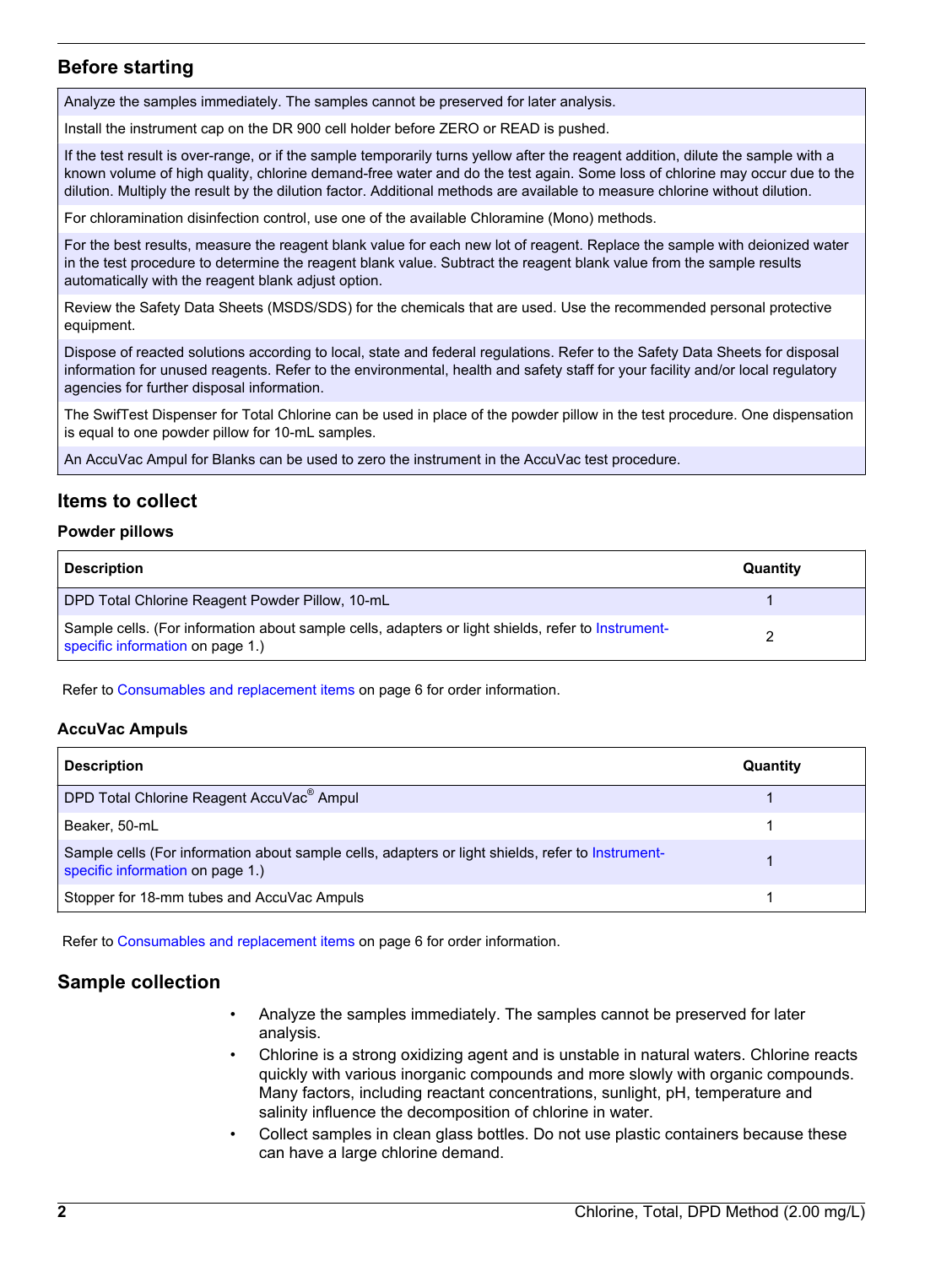- Pretreat glass sample containers to remove chlorine demand. Soak the containers in a weak bleach solution (1 mL commercial bleach to 1 liter of deionized water) for at least 1 hour. Rinse fully with deionized or distilled water. If sample containers are rinsed fully with deionized or distilled water after use, only occasional pretreatment is necessary.
- Make sure to get a representative sample. If the sample is taken from a spigot or faucet, let the water flow for at least 5 minutes. Let the container overflow with the sample several times and then put the cap on the sample container so that there is no headspace (air) above the sample.

#### **Powder pillow procedure**



**1.** Start program **80 Chlorine F&T PP**. For information about sample cells, adapters or light shields, refer to [Instrument](#page-0-0)[specific information](#page-0-0) on page 1.



**2.** Fill a sample cell with 10 mL of sample.



**3. Prepare the sample:** Add the contents of one powder pillow to the sample cell.



**4.** Swirl the sample cell for 20 seconds to mix. A pink color shows if chlorine is present in the sample.



**5.** Start the instrument timer. A 3‑minute reaction time starts.

Prepare the sample blank and set the instrument to zero during the reaction time.



**6. Prepare the blank:** Fill a second sample cell with 10 mL of sample.



**7.** Clean the blank sample cell.



**8.** Insert the blank into the cell holder.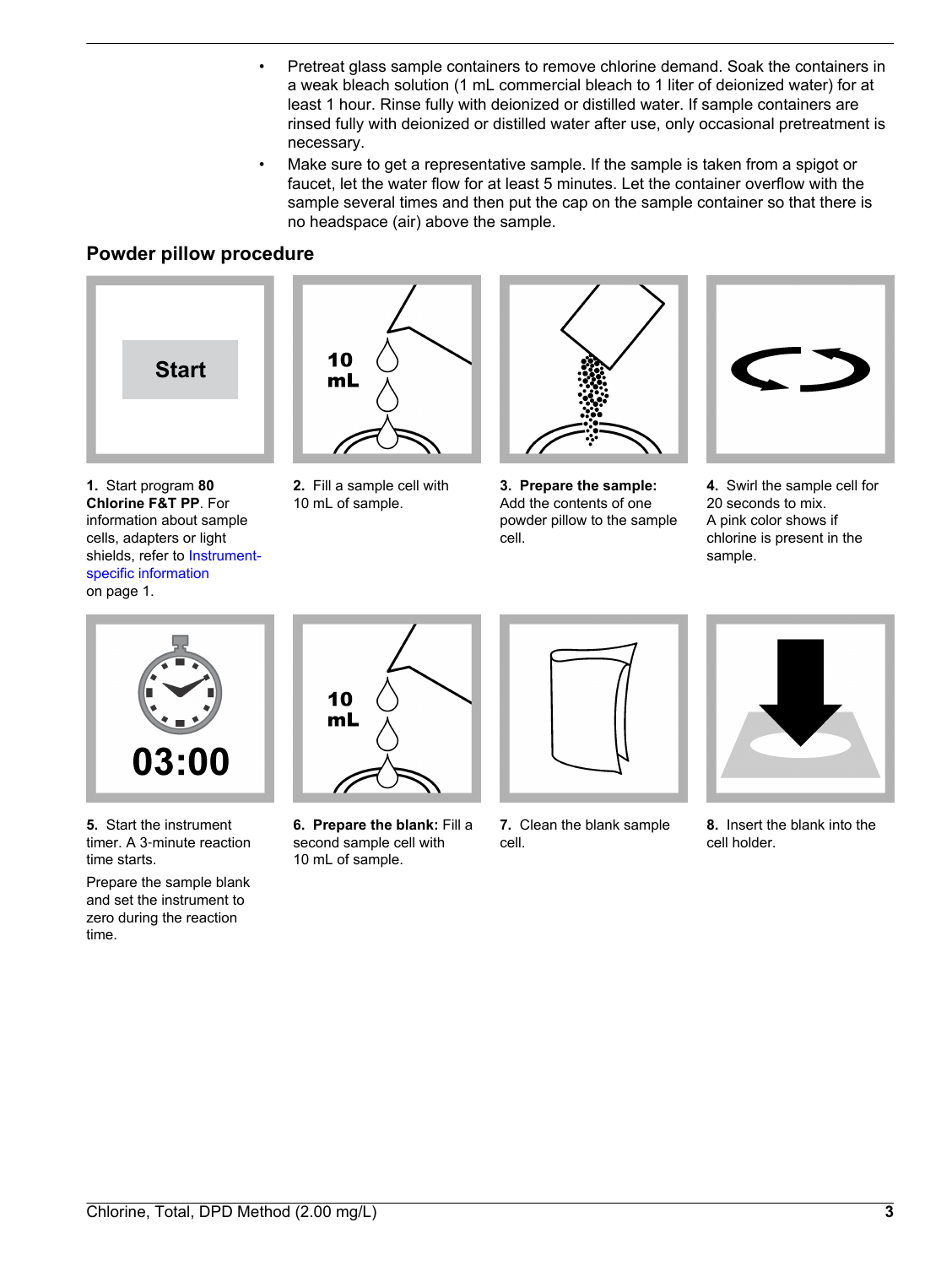

**9.** Push **ZERO**. The display shows  $0.00$  mg/L Cl<sub>2</sub>.



**10.** Clean the prepared

sample cell.



**11.** Within 3 minutes after the timer expires, insert the prepared sample into the cell holder.



**12.** Push **READ**. Results show in mg/L  $Cl<sub>2</sub>$ .

### **AccuVac Ampul procedure**



**1.** Start program **85 Chlorine F&T AV**. For information about sample cells, adapters or light shields, refer to [Instrument](#page-0-0)[specific information](#page-0-0) on page 1.



**2. Prepare the blank:** Fill the sample cell with 10 mL of sample.



**3. Prepare the sample:** Collect at least 40 mL of sample in a 50-mL beaker. Fill the AccuVac Ampul with sample. Keep the tip immersed while the AccuVac Ampul fills completely.



**4.** Quickly invert the AccuVac Ampul several times to mix.



**5.** Start the instrument timer. A 3‑minute reaction time starts.

Prepare the sample blank and set the instrument to zero during the reaction time.



**6.** Clean the blank sample cell.



**7.** Insert the blank into the cell holder.



**8.** Push **ZERO**. The display shows  $0.00$  mg/L Cl<sub>2</sub>.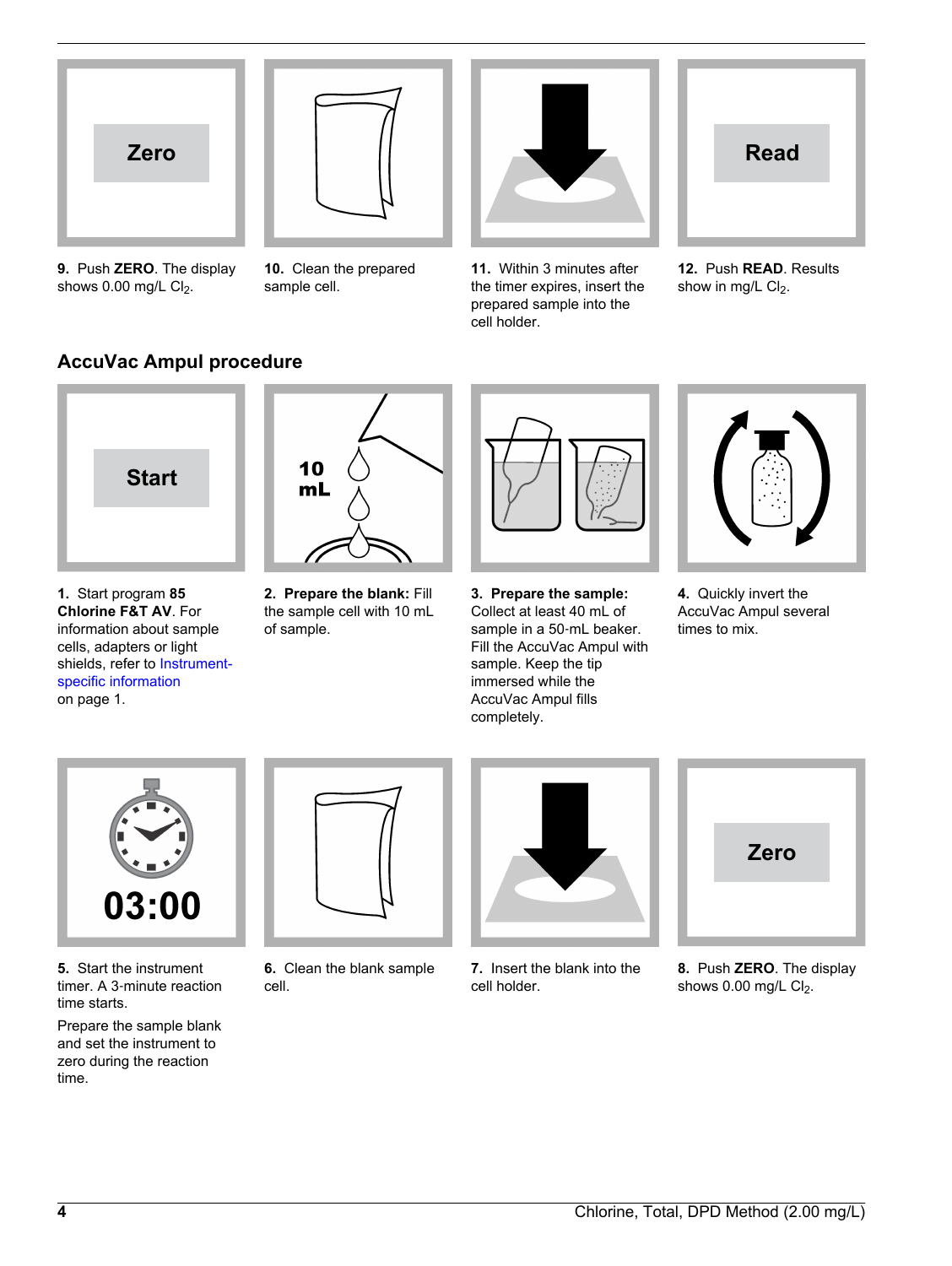

**9.** Clean the AccuVac Ampul.

**Interferences**



**10.** Within 3 minutes after the timer expires, insert the prepared sample AccuVac Ampul into the cell holder.



**11.** Push **READ**. Results show in mg/L  $Cl<sub>2</sub>$ .

| <b>Interfering substance</b>                                                        | Interference level                                                                                                                                                                                                                                                                                                                                                                                                                             |
|-------------------------------------------------------------------------------------|------------------------------------------------------------------------------------------------------------------------------------------------------------------------------------------------------------------------------------------------------------------------------------------------------------------------------------------------------------------------------------------------------------------------------------------------|
| Acidity                                                                             | More than 150 mg/L CaCO <sub>3</sub> . The full color may not develop or the color may fade instantly. Adjust<br>to pH 6-7 with 1 N Sodium Hydroxide. Measure the amount to add on a separate sample aliquot,<br>then add the same amount to the sample that is tested. Correct the test result for the dilution from<br>the volume addition.                                                                                                  |
| Alkalinity                                                                          | More than 250 mg/L CaCO <sub>3</sub> . The full color may not develop or the color may fade instantly. Adjust<br>to pH 6-7 with 1 N Sulfuric Acid. Measure the amount to add on a separate sample aliquot, then<br>add the same amount to the sample that is tested. Correct the test result for the dilution from the<br>volume addition.                                                                                                     |
| Bromine, Br <sub>2</sub>                                                            | Positive interference at all levels                                                                                                                                                                                                                                                                                                                                                                                                            |
| Chlorine Dioxide, CIO <sub>2</sub>                                                  | Positive interference at all levels                                                                                                                                                                                                                                                                                                                                                                                                            |
| Inorganic chloramines                                                               | Positive interference at all levels                                                                                                                                                                                                                                                                                                                                                                                                            |
| Chloramines, organic                                                                | May interfere in the result for total chlorine analysis                                                                                                                                                                                                                                                                                                                                                                                        |
| Hardness                                                                            | No effect at less than 1000 mg/L as $CaCO3$                                                                                                                                                                                                                                                                                                                                                                                                    |
| Manganese, Oxidized<br>$(Mn^{4+}, Mn^{7+})$ or<br>Chromium, Oxidized<br>$(Cr^{6+})$ | Pre-treat the sample as follows:<br>Adjust the sample pH to 6-7.<br>1.<br>Add 3 drops of Potassium lodide (30-g/L) to 10 mL of sample.<br>2.<br>Mix and wait 1 minute.<br>3.<br>Add 3 drops of Sodium Arsenite (5-g/L) and mix.<br>4.<br>Use the test procedure to measure the concentration of the treated sample.<br>5.<br>Subtract this result from the result without the treatment to obtain the correct chlorine<br>6.<br>concentration. |
| Ozone                                                                               | Positive interference at all levels                                                                                                                                                                                                                                                                                                                                                                                                            |
| Peroxides                                                                           | May interfere                                                                                                                                                                                                                                                                                                                                                                                                                                  |
| Highly buffered samples<br>or extreme sample pH                                     | Can prevent the correct pH adjustment (of the sample) by the reagents. Sample pretreatment may<br>be necessary. Adjust to pH 6-7 with acid (Sulfuric Acid, 1.000 N) or base (Sodium Hydroxide,<br>$1.00 N$ ).                                                                                                                                                                                                                                  |

#### **Accuracy check**

#### **Standard additions method (sample spike)**

Use the standard additions method (for applicable instruments) to validate the test procedure, reagents and instrument and to find if there is an interference in the sample.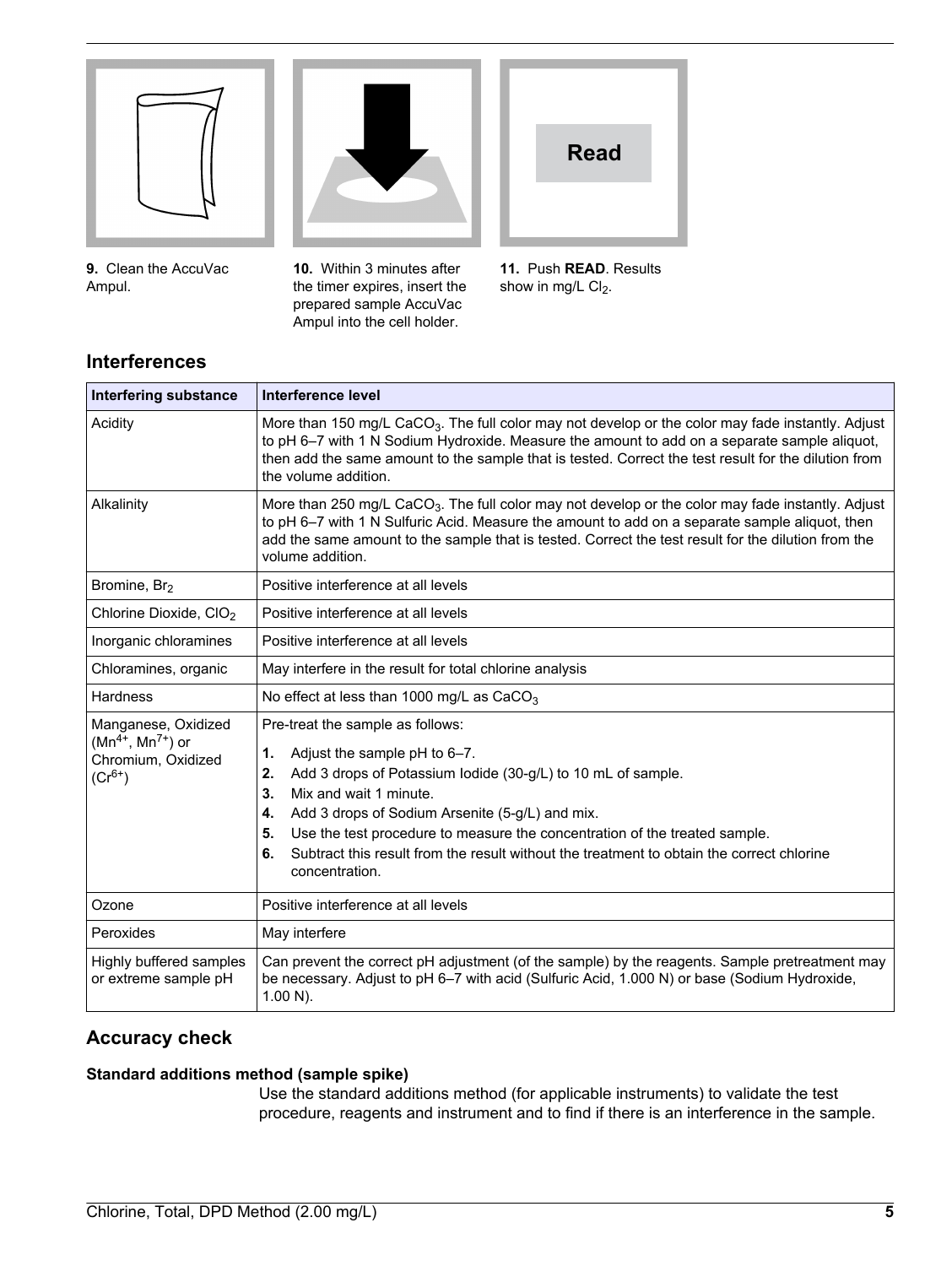<span id="page-5-0"></span>Items to collect:

- Chlorine Standard Solution, 2-mL PourRite® Ampule, 25–30 mg/L (use mg/L on label)
- Breaker, PourRite Ampules
- Pipet, TenSette®, 0.1–1.0 mL and tips
- **1.** Use the test procedure to measure the concentration of the sample, then keep the (unspiked) sample in the instrument.
- **2.** Go to the Standard Additions option in the instrument menu.
- **3.** Select the values for standard concentration, sample volume and spike volumes.
- **4.** Open the standard solution.
- **5.** Prepare three spiked samples: use the TenSette pipet to add 0.1 mL, 0.2 mL and 0.3 mL of the standard solution, respectively, to three 10-mL portions of fresh sample. Mix well.

*Note: For AccuVac® Ampuls, add 0.4 mL, 0.8 mL and 1.2 mL of the standard solution to three 50-mL portions of fresh sample.*

- **6.** Use the test procedure to measure the concentration of each of the spiked samples. Start with the smallest sample spike. Measure each of the spiked samples in the instrument.
- **7.** Select **Graph** to compare the expected results to the actual results.

*Note: If the actual results are significantly different from the expected results, make sure that the sample volumes and sample spikes are measured accurately. The sample volumes and sample spikes that are used should agree with the selections in the standard additions menu. If the results are not within acceptable limits, the sample may contain an interference.*

#### **Method performance**

The method performance data that follows was derived from laboratory tests that were measured on a spectrophotometer during ideal test conditions. Users can get different results under different test conditions.

| Program | <b>Standard</b> | <b>Precision (95% Confidence Interval)</b> | <b>Sensitivity</b><br>Concentration change per 0.010 Abs change |
|---------|-----------------|--------------------------------------------|-----------------------------------------------------------------|
| 80      | 1.25 mg/L $Cl2$ | 1.23–1.27 mg/L $Cl2$                       | 0.02 mg/L $Cl2$                                                 |
| 85      | 1.25 mg/L $Cl2$ | 1.21–1.29 mg/L $Cl2$                       | 0.02 mg/L $Cl2$                                                 |

#### **Summary of method**

Chlorine can be present in water as free chlorine and as combined chlorine. Both forms can exist in the same water and be determined together as total chlorine. Free chlorine is present as hypochlorous acid and/or hypochlorite ion. Combined chlorine exists as monochloramine, dichloramine, nitrogen trichloride and other chloro derivatives. The combined chlorine oxidizes iodide in the reagent to iodine. The iodine and free chlorine react with DPD (N,N-diethyl-p-phenylenediamine) to form a pink color which is proportional to the total chlorine concentration.

To find the concentration of combined chlorine, run a free chlorine test and a total chlorine test. Subtract the results of the free chlorine test from the total chlorine test to obtain the combined chlorine concentration. The measurement wavelength is 530 nm for spectrophotometers or 520 nm for colorimeters.

#### **Consumables and replacement items**

#### **Required reagents**

| <b>Description</b>                                    | <b>Quantity/Test</b> | Unit          | Item no. |
|-------------------------------------------------------|----------------------|---------------|----------|
| DPD Total Chlorine Reagent Powder Pillow, 10 mL       |                      | $100$ /p $kg$ | 2105669  |
| <b>OR</b>                                             |                      |               |          |
| DPD Total Chlorine Reagent AccuVac <sup>®</sup> Ampul |                      | $25$ /pkq     | 2503025  |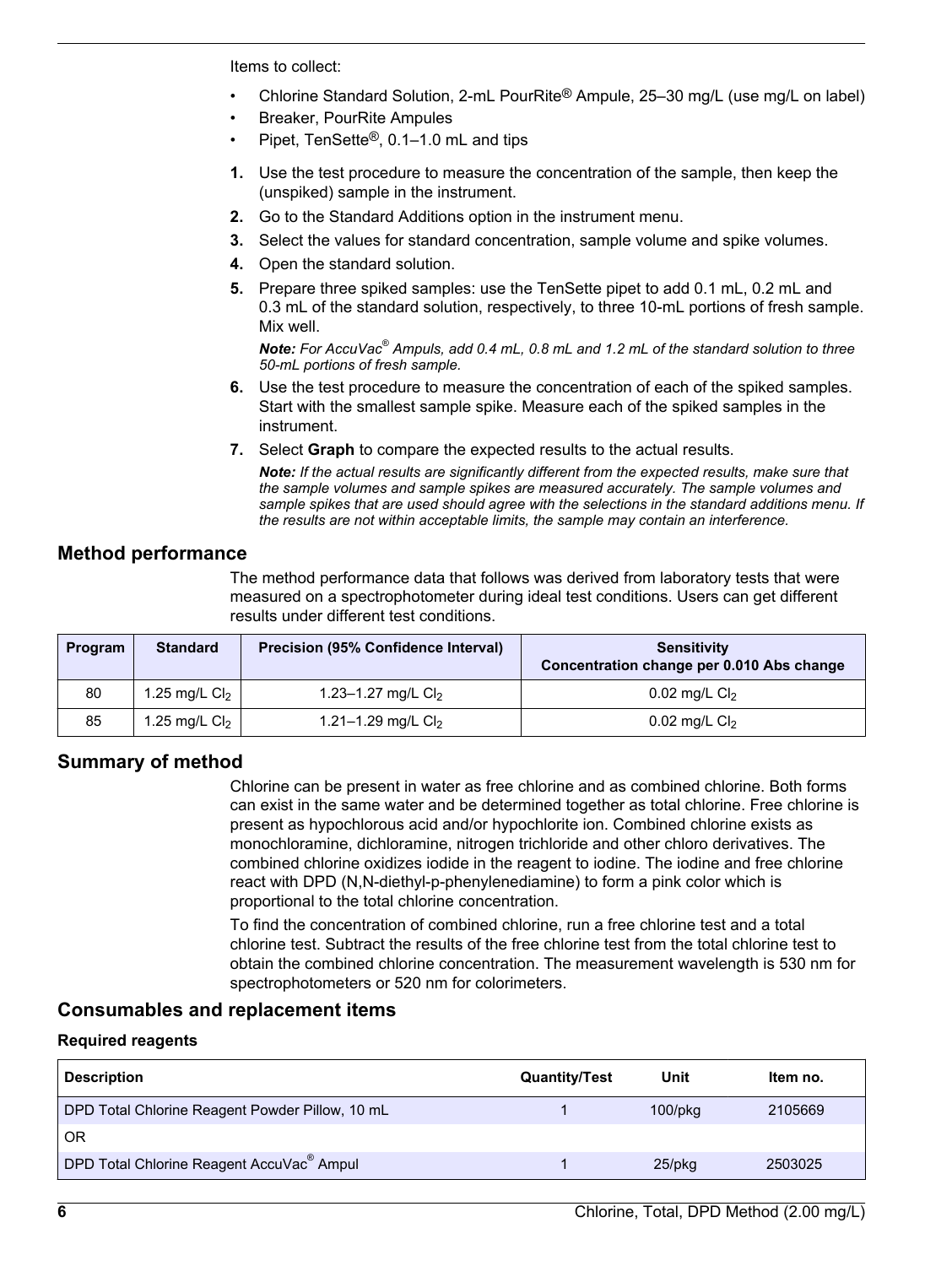#### **Required apparatus**

| <b>Description</b>                          | <b>Quantity/Test</b> | Unit  | Item no. |
|---------------------------------------------|----------------------|-------|----------|
| AccuVac Snapper                             |                      | each  | 2405200  |
| Beaker, 50 mL                               |                      | each  | 50041H   |
| Stoppers for 18-mm tubes and AccuVac Ampuls |                      | 6/pkg | 173106   |

#### **Recommended standards**

| <b>Description</b>                                                         | Unit         | Item no. |
|----------------------------------------------------------------------------|--------------|----------|
| Chlorine Standard Solution, 10-mL Voluette <sup>®</sup> Ampule, 50-75 mg/L | $16$ /p $kg$ | 1426810  |
| Chlorine Standard Solution, 2-mL PourRite® Ampules, 50-75 mg/L             | $20$ /pkq    | 1426820  |
| Chlorine Standard Solution, 2-mL PourRite® Ampules, 25-30 mg/L             | $20$ /pkq    | 2630020  |

#### **Optional reagents and apparatus**

| <b>Description</b>                                                 | Unit       | Item no. |
|--------------------------------------------------------------------|------------|----------|
| AccuVac <sup>®</sup> Ampul vials for sample blanks                 | $25$ /pkg  | 2677925  |
| Ampule Breaker, 2-mL PourRite <sup>®</sup> Ampules                 | each       | 2484600  |
| Ampule Breaker, 10-mL Voluette <sup>®</sup> Ampules                | each       | 2196800  |
| Water, Chlorine-demand Free                                        | 500 mL     | 2641549  |
| Mixing cylinder, graduated, 25-mL                                  | each       | 2088640  |
| Mixing cylinder, graduated, 50 mL                                  | each       | 189641   |
| DPD Total Chlorine Reagent Powder Pillows, 10 mL                   | 1000/pkg   | 2105628  |
| DPD Total Chlorine Reagent Powder Pillows, 10 mL                   | 300/pkg    | 2105603  |
| DPD Total Chlorine Reagent, 10-mL, SwifTest™ Dispenser refill vial | 250 tests  | 2105660  |
| Paper, pH, 0-14 pH range                                           | 100/pkg    | 2601300  |
| Pipet, TenSette <sup>®</sup> , 0.1-1.0 mL                          | each       | 1970001  |
| Pipet tips for TenSette <sup>®</sup> Pipet, 0.1-1.0 mL             | 50/pkg     | 2185696  |
| Pipet tips for TenSette <sup>®</sup> Pipet, 0.1-1.0 mL             | 1000/pkg   | 2185628  |
| Potassium Iodide, 30-g/L                                           | 100 mL     | 34332    |
| Sodium Arsenite, 5-g/L                                             | 100 mL     | 104732   |
| Sodium Hydroxide Standard Solution, 1.0 N                          | 100 mL MDB | 104532   |
| SpecCheck™ Secondary Standard Kit, Chlorine DPD, 0-2.0 mg/L Set    | each       | 2635300  |
| Sulfuric Acid Standard Solution, 1 N                               | 100 mL MDB | 127032   |
| Water, deionized                                                   | 4L         | 27256    |